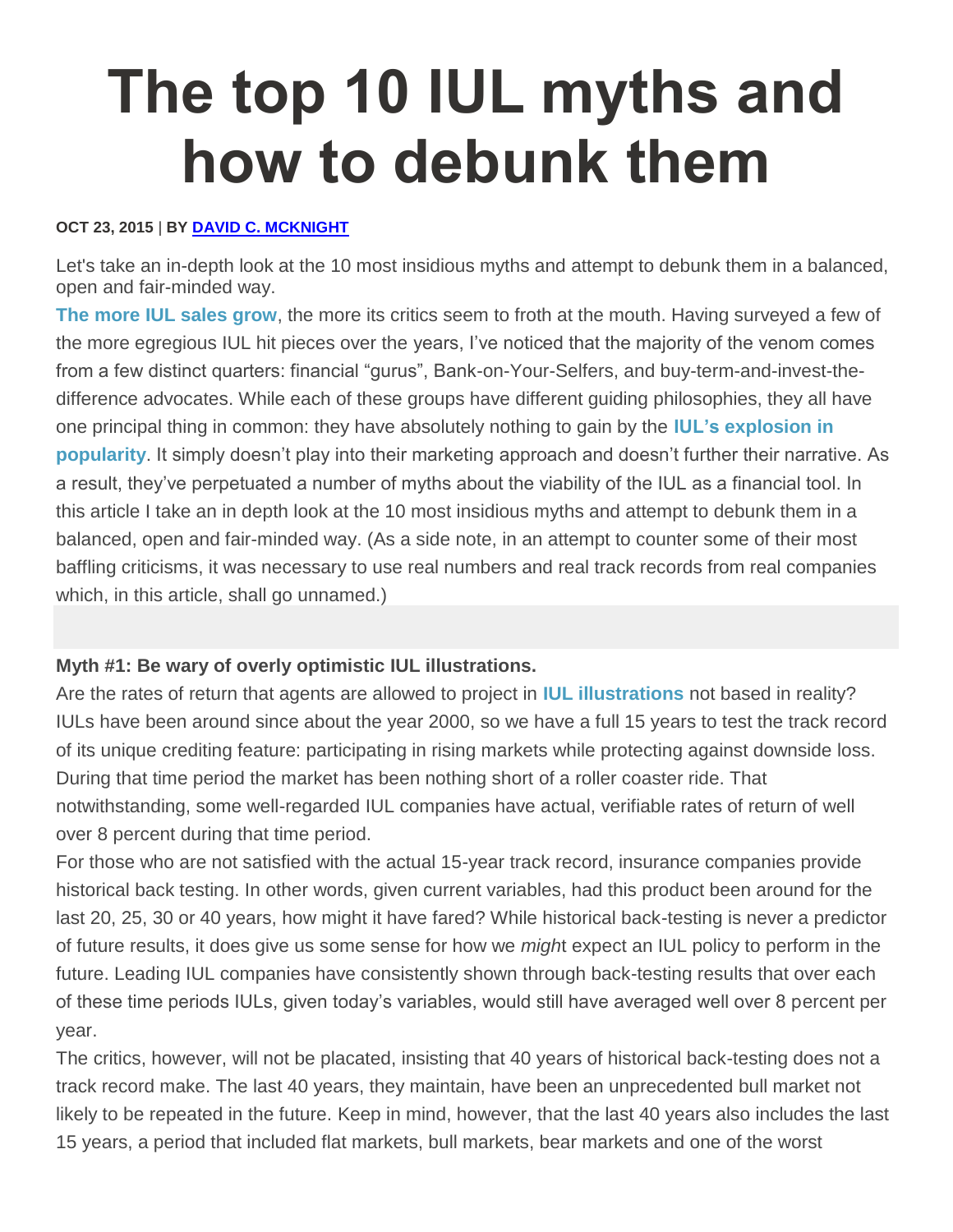financial crises since the great depression. Yet, *actual* returns during that 15-year time period for some IULs were still over 9 percent! In short, whether we're using historical back testing or actual, verifiable track records, many IULs perform in anything but an "over-promise-under-deliver" sort of a way.

## **Myth #2: Flexible caps should have you thinking twice about IULs.**

Many companies these days provide caps of anywhere from 12 to 15 percent, but reserve the right to lower those caps at any point. While it's true that caps can be lowered, we have to understand the circumstances that might lead an insurance company to do so. Index caps are determined by the price of the underlying options that insurance companies use to help the client "participate in the upside of the market." The cost of these options ebbs and flows based on the VIX index, which measures the volatility or unpredictability in the stock market. The more volatile the stock market, the less predictable it becomes, the higher the cost of these options. And, as the cost of these options rises, the cap invariably begins to fall. In short, for insurance companies to lower these caps, the stock market would have to be *even more* volatile and unpredictable than it has been over the last 15 years. Further, even in the wake of the 2008-2009 financial crisis, some well-regarded IUL companies only lowered their cap *by 1 percent!*

Additionally, as I tell my own clients, whatever road you take in your financial lives, it is fraught with uncertainty. Your 401(k) could lose 50 percent in one year, your real estate values could collapse, your whole life product could dramatically underperform dividend expectations and, in theory, your IUL company *could* lower its caps. So, our clients have to recognize the risk inherent in nearly every financial alternative (however small in the case of the IUL) and follow the course that gives them the greatest opportunity for safe *and* productive returns.

### **Myth #3: Avoid IULs because of non-guaranteed insurance expenses.**

After having given your IUL illustration a look, potential clients may come back to the table with misgivings about the "guaranteed" column of the illustration. This column reflects the "worst case scenario," the limit beyond which the insurance company cannot legally raise the cost of insurance. While these expenses are staggeringly high and make any illustration look dire and apocalyptic, we once again have to revert to the "fraught with peril" argument from Myth #2. While every company does reserve the right to revert to a worst-case scenario, and is legally bound to disclose it in the illustration, we have to weigh this likelihood vs the risk of not utilizing the IUL's benefits at all.

Many well-regarded IUL companies haven't had to revert to these expenses in any of their products at any time in the last 100 years. So, while insurance companies do reserve the right to charge these expenses, should people start dying at a much more accelerated rate (i.e., pandemic, WWIII, etc.), it is not a likely scenario. The likelihood of having a repeat performance of 2008 is probably much greater by comparison (in turn, creating a greater need for the down-side protection of the IUL). Further, should insurance companies revert to guaranteed expenses, policyholders reserve the right to 1035 their surrender value into an annuity, effectively terminating the policy and eliminating those expenses.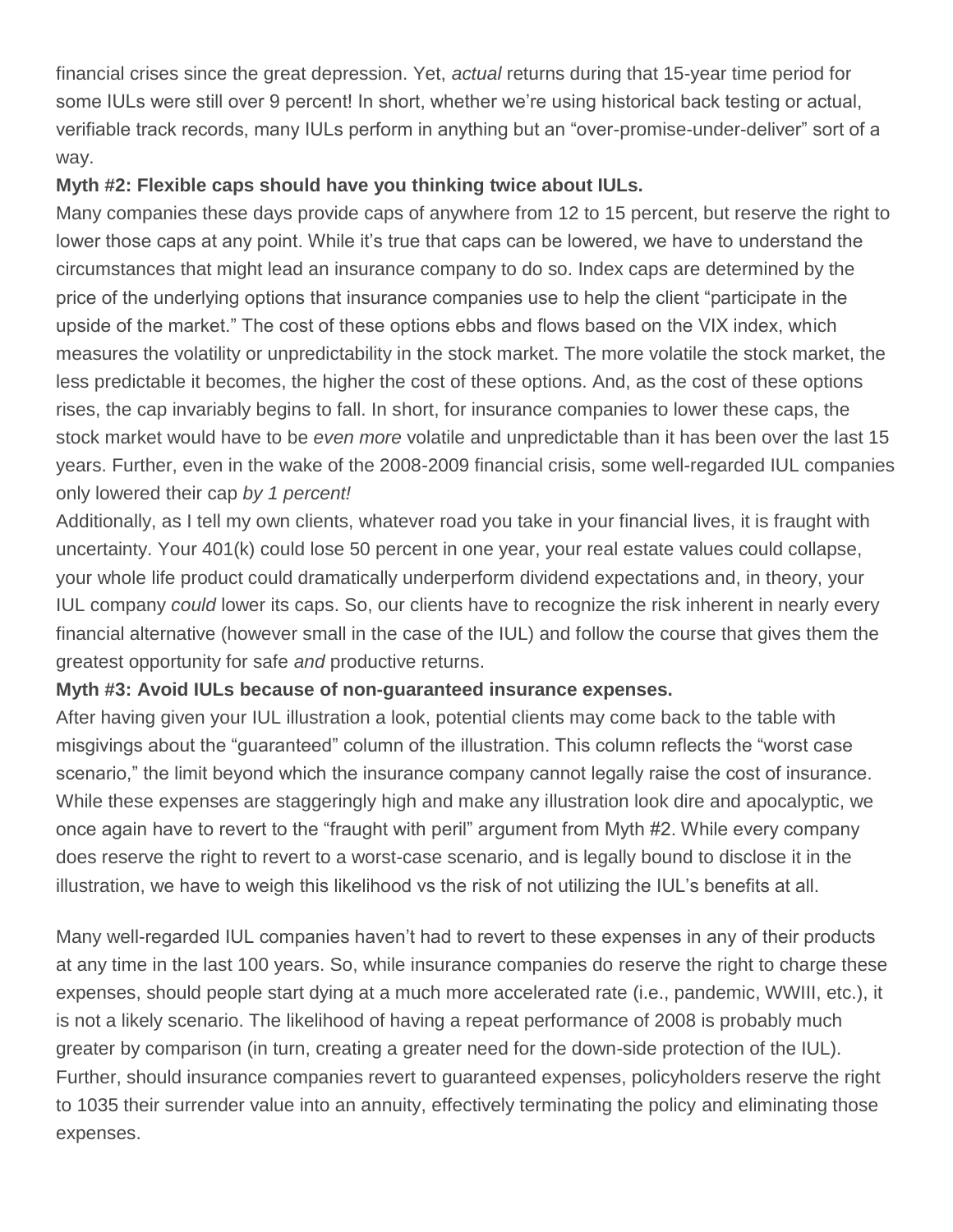## **Myth #4: Beware of the IUL's non-guaranteed death benefit.**

Critics claim that, while many IULs do have death benefits that stretch as long as 15 years, these guarantees expire at a time in the client's life when they need the death benefit the most: when they are older and more likely to die. First of all, many IUL companies *do* offer IULs with death benefit guarantees to age 120, not just the first 15 years. Second of all, the vast majority of clients who utilize an IUL do so because they are planning on taking money out in retirement. Guess what? Even if your IUL did have a death benefit guarantee, you run the risk of voiding it the minute you take money out of the policy. So, if the vast majority of IUL policyholders are planning on taking money out of their policies in retirement, then the death benefit guarantee can often be a moot point.

Here's the bottom line: if your client is interested in a death benefit guarantee *and* the ability to take tax-free policy loans in retirement, then they need two policies: one that provides a death benefit guarantee and whose cash value will not be touched, and another that is designed to build tax-free wealth that can be distributed as a tax-free income supplement in retirement.

#### **Myth #5: The IUL has high fees.**

Do IULs really have high fees? If so, compared to what? To establish a baseline, I decided to look at the average fees for America's most popular retirement account: the 401(k). According to *USA Today*, the total expenses for a typical 401(k) plan are about 1.5 percent of the entire account balance per year. These fees go to pay record keepers, financial advisors and mutual fund managers. In practical terms, this means that if your account's growth were 8.0 percent in a given year, your statement would show a net growth of only 6.5 percent.

Now that we have a baseline, we can see how the average fees in an IUL stack up by comparison. Generally speaking, the fees in an IUL are higher in the early years and lower in the later years. Considered over the life of the program, however, these fees can average as little as 1.5 percent.

The key to attaining this low level of expense lies in the proper structuring of the IUL contract from the outset. To maximize cash accumulation and minimize expense, the contract must contain as little life insurance as possible while being funded at the highest level allowed under IRS guidelines. This "maximum-funding" scenario ensures that the level of expenses, as a percentage of the overall contributions, remains as low as possible. **(See my previous article, "The Roth [401\(k\)](http://www.lifehealthpro.com/2014/08/27/the-roth-401k-vs-the-iul) vs the [IUL"](http://www.lifehealthpro.com/2014/08/27/the-roth-401k-vs-the-iul) for a more comprehensive discussion of IUL fees.)**

### **Myth #6: Taking loans from an IUL in a flat market is risky.**

Critics have long proclaimed the perils of taking distributions from an IUL in a flat market. The thinking goes that even if an IUL can never do worse than 0 percent, it still has to sustain the cost of insurance in those flat years. When you couple the cost of insurance with zero growth and then take a distribution, your policy could go into a tail-spin from which it may be difficult to recover.

Even if the above statement were true, I've long advocated that the IUL should be one of multiple streams of tax-free income upon which clients rely in retirement. When coupled with Roth IRAs, Roth 401(k)s, Roth Conversions and tax-free distributions from IRAs (up to the standard deduction and personal exemptions), tax-free distributions from an IUL can be a welcome *supplement* to a tax-free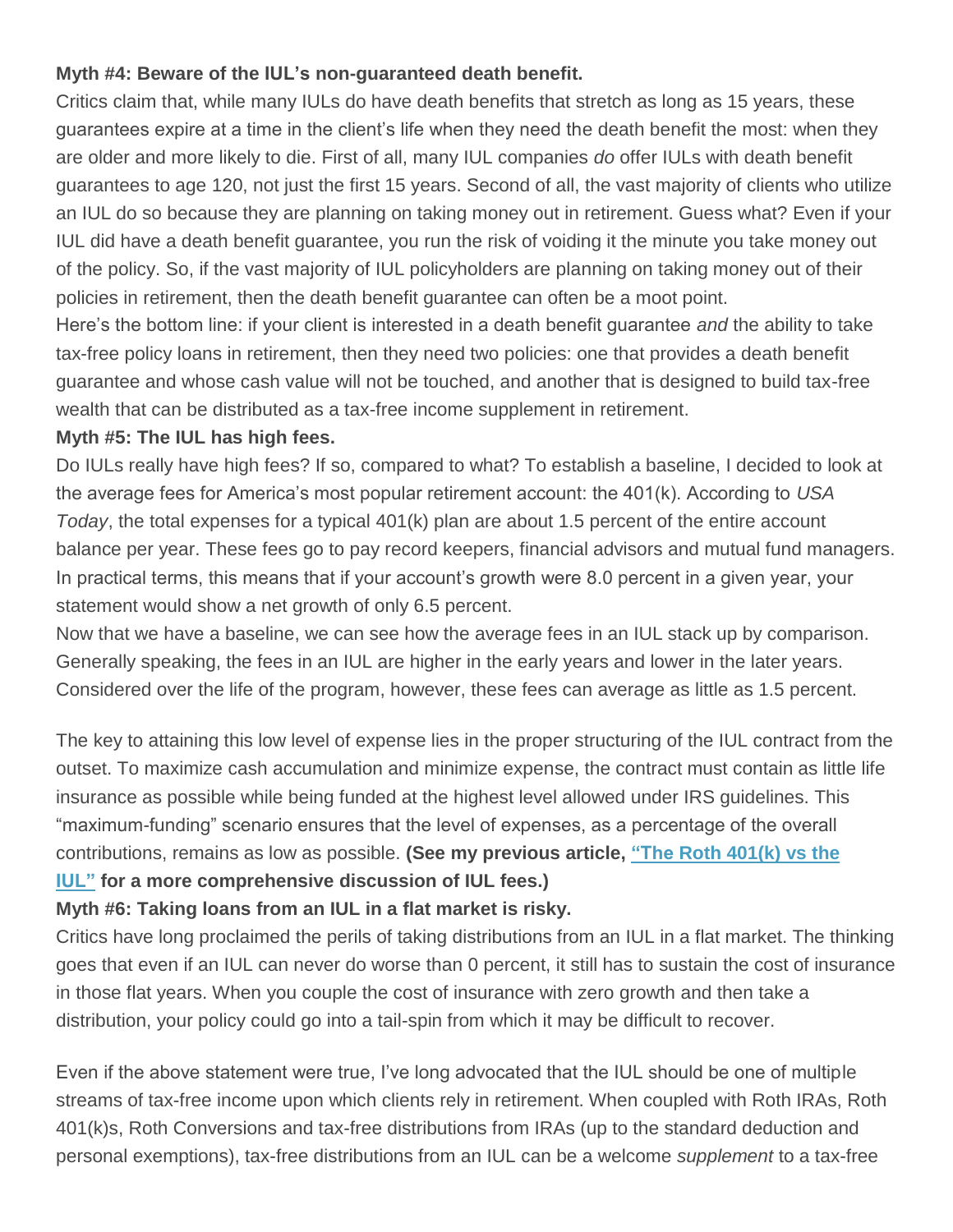retirement. Should an IUL not perform well in any given year, this might be the ideal time for our clients to avail themselves of their other tax-free streams of income. The peril arises when clients put all their eggs into the IUL basket and don't diversify their sources of tax-free income.

# **Myth #7: The IUL shifts the risk of growing cash value to the policyholder.**

This is an argument commonly put forth by advocates of whole life insurance. While whole life insurance companies assume the onus of growing their policyholders' cash value by depositing premiums into the insurance company's general account, IUL policyholders assume the "risk" themselves. They do so by linking the growth of their accumulation account to any of six to eight different indices. So the success of an IUL, the story goes, ultimately depends on the policyholder's ability to choose the "right" indices.

Well, many financial advisors advocate a balance of at least two or three different indices (for diversification purposes), each of which has back-tested rates of return that range from 7 to 9 percent over the last 40 years. For our purposes, let's assume these mixes of indices continue to provide a 7.5 percent average annual rate of return into the future. Let's also assume these contracts are properly structured (by minimizing the death benefit and maximizing contributions up to IRS MEC guidelines) and have average internal expenses over the life of the program of 1.5 percent. Well, that's a net rate of return after fees of 6 percent. Getting a consistent 6 percent net rate of return without taking any more risk than you're accustomed to taking in your savings account is not an inherently risky proposition. Once again, we make decisions every day with regard to our financial lives that involve risk. Having to choose the right complement of indices in your IUL with the help of your financial advisor should not be considered one of them.

# **Myth #8: IUL minimum interest rate guarantees are smoke and mirrors.**

This criticism arises because of how IUL minimum guarantees are sometimes explained to the client. Some companies have a minimum guaranteed growth rate of between 2 and 3 percent. That doesn't mean, however, that they guarantee you'll receive a 2 to 3 percent credit in all down years. One such guarantee might work in the following way: Every five years (can be between five and eight, depending on the company), the company looks back at the growth in your accumulation account and asks: Did your money grow at a minimum cumulative rate of at least 2 percent over those five years? If not, they will go back and retroactively credit (or in industry parlance "true up") your account at a 2 percent cumulative rate for each of those five years. In other words, the worst your policy will grow over any five-year period is 2 percent.

Why do insurance companies make these guarantees? Because they realize that the likelihood they'll have to honor them is infinitesimally small. After all, given the track record of these policies over any historical five-year period, what's the likelihood that the index would be down in so many of those years as to average only 2 percent? Not very likely. The market would have to experience very little movement (or go straight down) over that five-year period, which the market rarely does. Even during the "lost decade" of the 2000s (where the market finished the decade pretty close to where it started)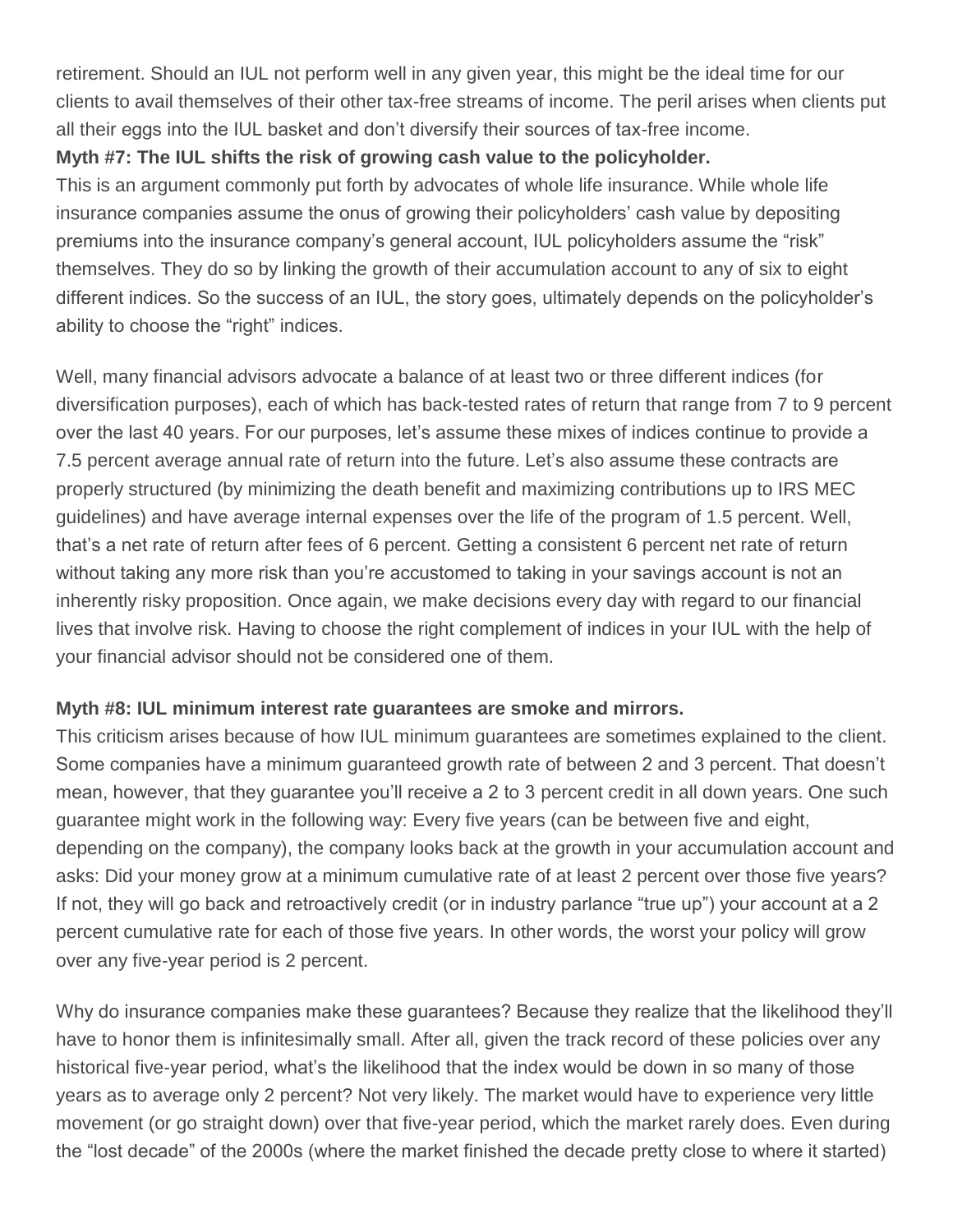there were incredibly wide swings, which resulted in huge gains for IUL policies. In short, the IUL's critics are wasting a lot of hot air on a perceived deficiency (the minimum guarantee) that has a very low statistical likelihood of ever coming into play.

## **Myth #9: Clients risk a huge 1099 should the IUL run out of money.**

As is often the case with IUL myths, this one has a kernel of truth but is shrouded in fallacy. First, let's parse out the truth. The IRS does require that any life insurance policy have at least \$1 of cash value at the time of death, or the policy violates the definition of life insurance. If the client violates this rule, they risk receiving a 1099 on all the gain in the cash value above and beyond their basis. For policies whose accumulation funds exceed their basis (the vast majority of policies when structured properly), this poses a substantial risk. However insidious this risk, it can be mitigated in several ways.

First, as I mentioned in Myth #6, IULs should never be the only tax-free stream of income a client relies upon in retirement. It should always be perceived as a complement to multiple other tax-free sources (i.e., Roth IRAs, Roth 401(k)s, etc.). If the IUL doesn't perform as expected over a period of time, simply rely upon those other streams of tax-free income. If the IUL is only one of multiple sources of tax-free income, the likelihood it would run out of money falls dramatically.

Second, some well-regarded IUL companies offer an over-loan protection rider that insulates the client against the prospect of loaning too much money and bankrupting the policy. These types of features typically work in the following way: let's say that through a combination of too frequent (or too robust) loans in an underperforming market, your cash value descends to a dangerously low level. Companies will alert you of this danger and avail you of the opportunity to "pay-up" the policy. In this scenario, they reduce the death benefit to the point where the remaining cash value effectively "paysup" the policy. This procedure disallows further loans, but also ensures that there will be at least \$1 in the cash value at death, helping the client avoid a taxable event.

Third, this criticism is much more relevant to VULs where combinations of market downturns and illmanaged distributions can send policies into a death spiral from which they may never recover, resulting in a taxable event. The IUL is different than a VUL in a very fundamental way: while a VUL's cash value may be rapidly depleted in a down market, the IUL never gets credited worse than 0 percent. Certainly the cash value could reduce somewhat during a 0 percent crediting year due to ongoing insurance expenses, but never to the extent that it would during the down markets we've seen over the last 15 years. In other words, while this risk is worth discussing, it isn't a compelling reason to forego the financial benefits of an IUL.

# **Myth #10: Variable loans could sink your IUL ship.**

Variable Loans are a unique feature of IULs that can enhance distributions by allowing the loaned portion of the accumulation value to continue to receive index credits (say 7 percent). The thinking goes that if the credit is consistently greater than the loan charge (say 5 percent), then the company